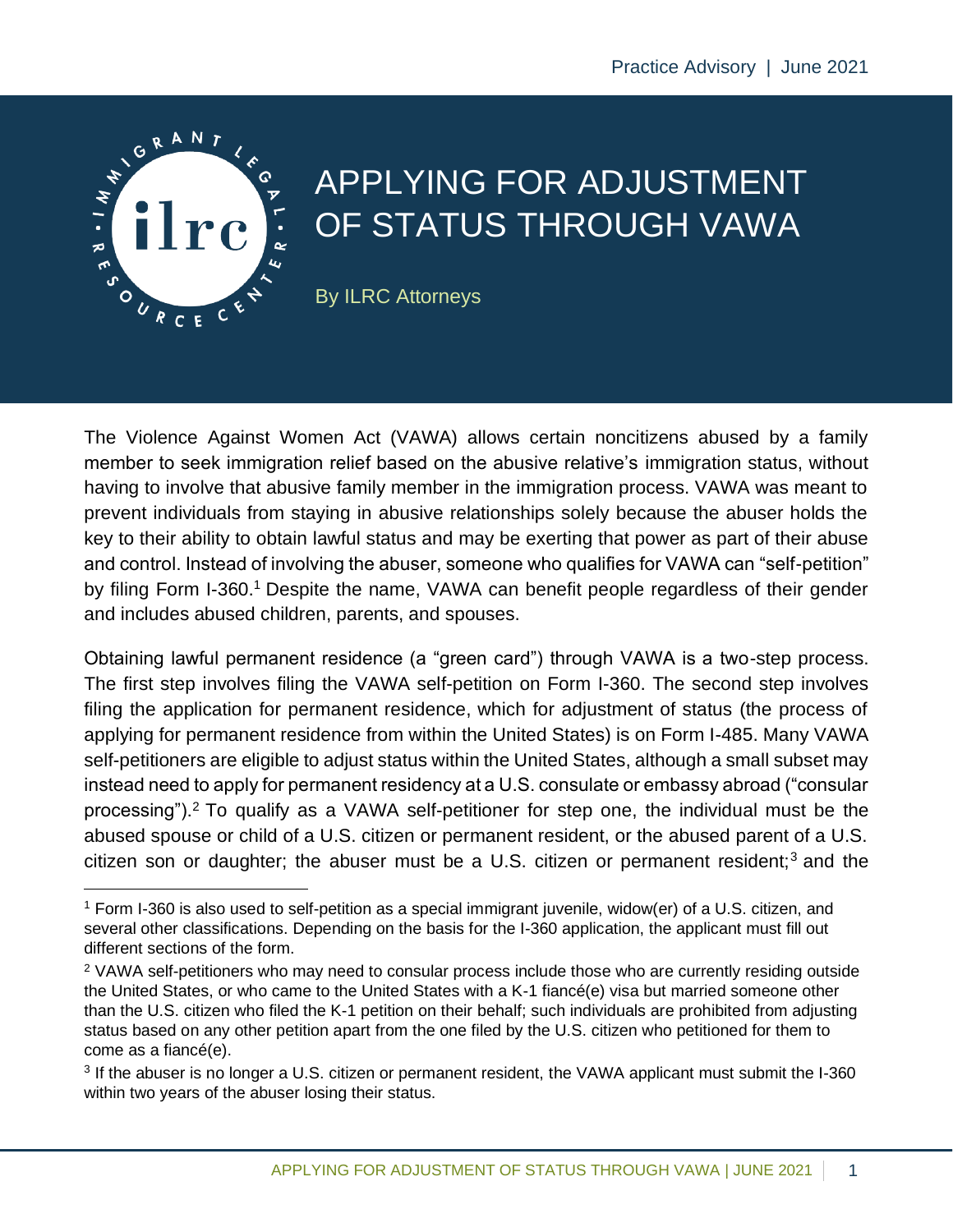applicant must have been the victim of battery or extreme cruelty; resided with the abuser at some point in time; reside in the United States or meet certain exceptions; be able to demonstrate good moral character; and if a self-petitioning spouse, be able to show that they entered into the marriage in good faith. To apply to adjust status through VAWA at step two, VAWA self-petitioners have slightly modified requirements from other family-based adjustment applicants, as we will cover in this advisory.

This practice advisory<sup>4</sup> will go through the steps and process for filing an adjustment of status application based on VAWA. For more information on VAWA in general, including filing the I-360 VAWA self-petition, see *The VAWA Manual: Immigration Relief for Abused Immigrants* (ILRC 2020).<sup>5</sup> See also a practice advisory comparing VAWA with other humanitarian forms of relief like U and T nonimmigrant status, since sometimes a person may not quite qualify for one of these forms of relief but instead be a better fit for another of these relief options.<sup>6</sup>

# **I. VAWA Adjustment Eligibility**

VAWA self-petitioners adjust under INA § 245(a), like other family-based adjustment applicants; however, special rules apply to VAWA cases. In general, these special provisions are less rigorous than those applied to other adjustment applicants.

To apply to adjust through VAWA, the applicant must meet the following requirements:

- Have an approved VAWA I-360 self-petition, unless the I-360 is filed concurrently with the adjustment application (see next section);
- A visa is currently available, either because the applicant is an immediate relative,<sup>7</sup> or the priority date is current<sup>8</sup> (see next section for more details); and
- Be admissible under INA § 212(a) (or eligible for and granted a waiver) (see Section IV, below).

<sup>4</sup> For questions or comments about this practice advisory, please contact Ariel Brown at [abrown@ilrc.org.](mailto:abrown@ilrc.org)

<sup>5</sup> Available at [https://www.ilrc.org/publications.](https://www.ilrc.org/publications)

<sup>&</sup>lt;sup>6</sup> ILRC, *Humanitarian Forms of Relief Part I: U, T, VAWA* (June 28, 2019), [https://www.ilrc.org/humanitarian](https://www.ilrc.org/humanitarian-forms-relief-part-i-u-t-vawa)[forms-relief-part-i-u-t-vawa.](https://www.ilrc.org/humanitarian-forms-relief-part-i-u-t-vawa)

<sup>7</sup> An immediate relative is the spouse, child, or parent of a U.S. citizen. *See* INA § 201(b). "Child" means unmarried and under age 21. INA § 101(b)(1). For an immediate relative parent of a U.S. citizen, the U.S. citizen son or daughter must be at least 21 years old. INA § 201(b).

<sup>&</sup>lt;sup>8</sup> Or, in certain months USCIS will allow early filing of adjustment applications where the priority date is not yet current but *close* to being current, according to the Visa Bulletin's Dates for Filing (Chart B). For more information, see [https://www.uscis.gov/green-card/green-card-processes-and-procedures/visa-availability](https://www.uscis.gov/green-card/green-card-processes-and-procedures/visa-availability-priority-dates/adjustment-of-status-filing-charts-from-the-visa-bulletin)[priority-dates/adjustment-of-status-filing-charts-from-the-visa-bulletin.](https://www.uscis.gov/green-card/green-card-processes-and-procedures/visa-availability-priority-dates/adjustment-of-status-filing-charts-from-the-visa-bulletin)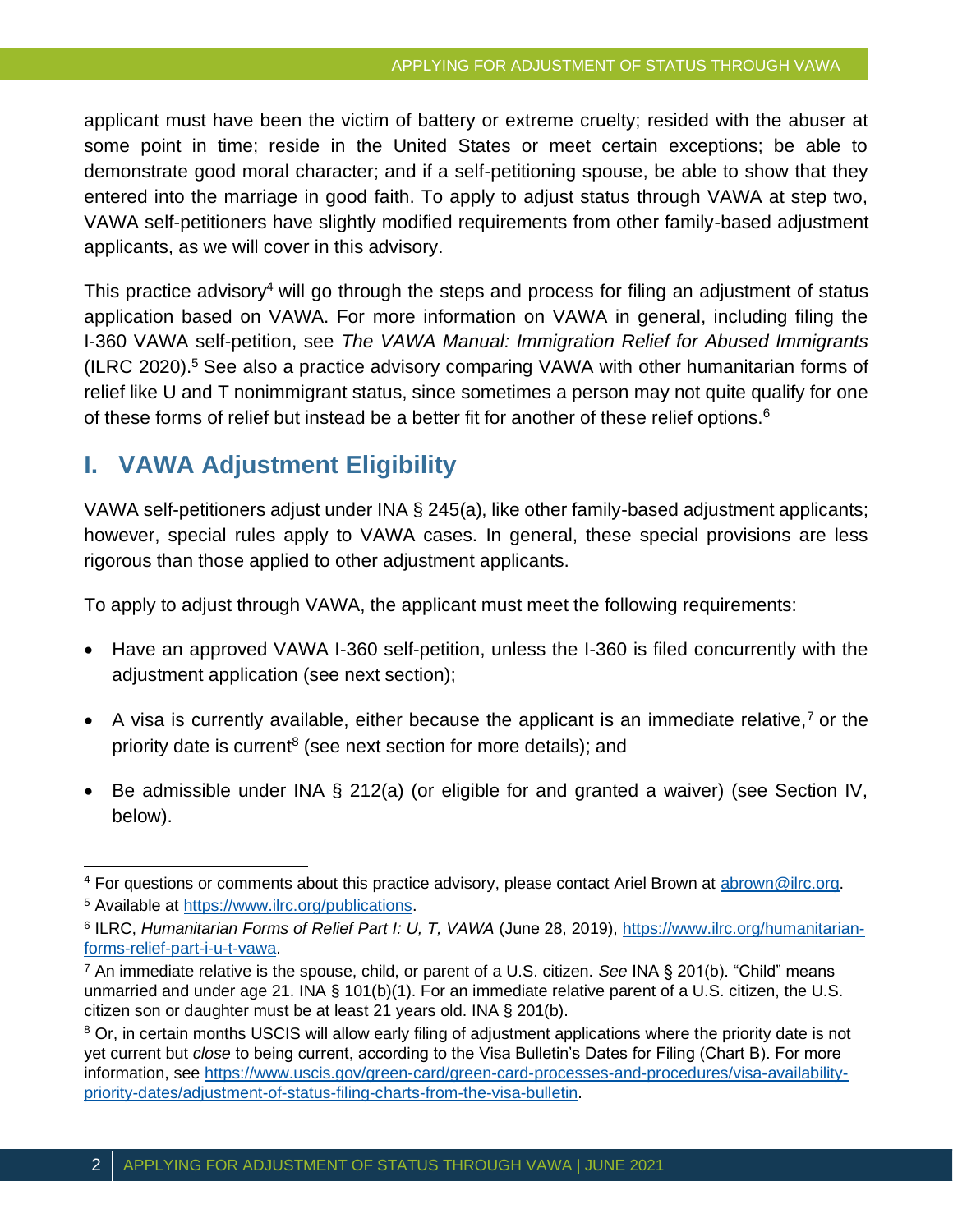Several requirements for general family-based adjustment of status do not apply to those who are adjusting based on VAWA. The following adjustment requirements **do not apply** to VAWA self-petitioners:

- Threshold requirement that an adjustment applicant under INA § 245(a) have been inspected and admitted or paroled (in other words, a VAWA applicant who entered without inspection (EWI) may still adjust, without needing INA § 245(i));
- Bars to adjustment under INA § 245(c), which prevent others from adjusting for example if they have ever worked without authorization or failed to continuously maintain lawful status; and
- The affidavit of support requirement for other family-based adjustment applicants (instead, VAWA adjustment applicants submit Form I-864W to show they are exempt from the affidavit of support requirement).

**Example:** Angela came to the United States ten years ago, without inspection. Now, she has an approved I-360 based on abuse by her U.S. citizen spouse. Ordinarily, Angela would be ineligible to adjust because she was not inspected and admitted or paroled (unless she qualified under INA § 245(i)) and would instead have to consular process if she had an approved petition and wanted to apply for permanent residency. But as a VAWA self-petitioner, her initial entry without inspection does not disqualify her from adjusting.

# **II. When to Apply for Adjustment of Status as a VAWA Self-Petitioner**

### **A. If the Abuser Is a U.S. Citizen**

VAWA self-petitioners who are immediate relatives, meaning their abuser is a U.S. citizen spouse, parent, son, or daughter,  $9$  have the option of either filing the I-360 first and then later filing their adjustment application once the I-360 is approved, or filing the I-360 at the same time as the adjustment (sometimes called a "concurrent" or "one-step" filing). In most instances, filing as a one-step may be the best option because it allows the applicant to get employment authorization sooner, based on the pending adjustment application (whereas with the I-360, they are not eligible for a work permit until the I-360 is approved). However, if the applicant is uncertain if their I-360 will be approved based on the strength of the facts, evidence, or other

<sup>9</sup> *See* INA § 101(b)(1).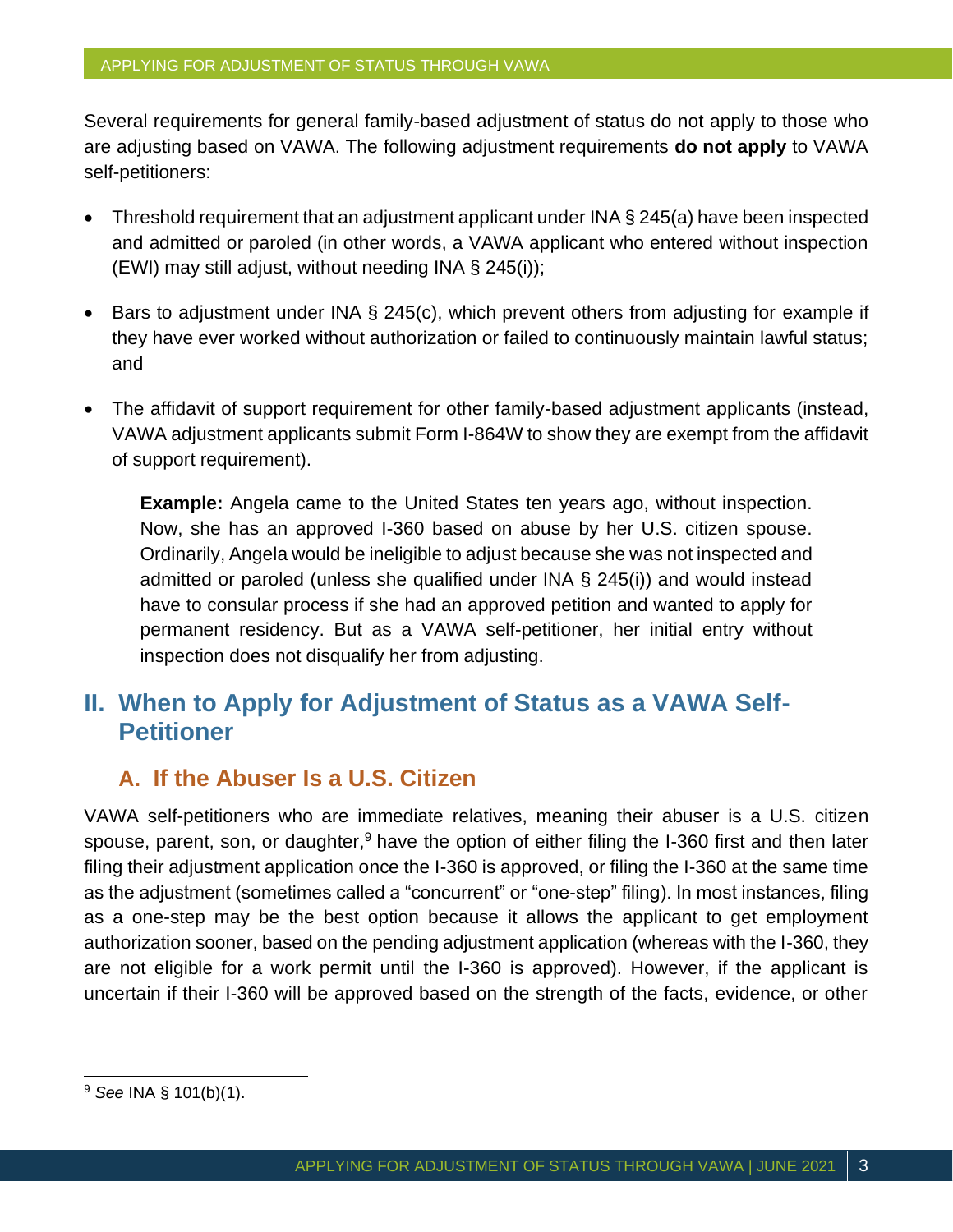issue, they may want to file the I-360 first and only file the adjustment application packet if the I-360 is approved.

#### **B. If the Abuser Is a Lawful Permanent Resident**

If the abuser is a permanent resident, the VAWA self-petitioner falls under the preference category system where there may be a wait before their priority date is current and a visa is available. They cannot file their adjustment application until their priority date is current. Spouses and children of permanent residents fall under the family-based second preference 2A ("F2A") category.

To figure out whether the F2A category is current in a given month, you must refer to the State Department's Visa Bulletin chart for "Final Action Dates" (Chart A).<sup>10</sup> The priority date, which is the date the Vermont Service Center (VSC) received the I-360, must be *earlier* than the date listed in order for it to be "current." Recently, family-based 2A has been current for all countries, meaning there is no wait for people in the preference 2A category to file an adjustment application. However, in past years there has been a wait of a year or longer for this category to be current. Therefore, it is important to always check the current month's Visa Bulletin if the abuser is a lawful permanent resident to check whether you are able to file the adjustment application now or must wait. In addition, even if family-based 2A were not current according to Chart A, the Visa Bulletin has a second chart, "Dates for Filing" (Chart B), that shows priority dates that are viewed as *close* to current; in some months, USCIS allows early filing of adjustment applications using Chart B.<sup>11</sup>

**Example:** Juana is from Guatemala and the abused spouse of a lawful permanent resident. She filed her VAWA I-360 on November 1, 2015. Once her I-360 was approved in April 2017, she wanted to apply to adjust. However, the April 2017 Visa Bulletin showed a final action date for family-based 2A for Guatemala (which falls under the "all other chargeability areas" besides China, India, Mexico, and the Philippines that each have their own separate lists and wait-times) of June 8, 2015. Because Juana's priority date (November 1, 2015) was not earlier than June 8, 2015, in April 2017 she could not yet file for adjustment since at that time only petitions filed before June 8, 2015 were "current."

<sup>10</sup> The Visa Bulletin is available at [https://travel.state.gov/content/travel/en/legal/visa-law0/visa-bulletin.html.](https://travel.state.gov/content/travel/en/legal/visa-law0/visa-bulletin.html) Usually, the upcoming month's visa bulletin is posted by the middle of the preceding month, e.g. around mid-May 2021 the June 2021 visa bulletin was posted. A given month's visa bulletin does not go into effect until the first day of that month, i.e. the June 2021 visa bulletin goes into effect on June 1, 2021.

<sup>&</sup>lt;sup>11</sup> To figure out whether USCIS is allowing use of Chart B of the Visa Bulletin in a given month, go to [https://www.uscis.gov/green-card/green-card-processes-and-procedures/visa-availability-priority](https://www.uscis.gov/green-card/green-card-processes-and-procedures/visa-availability-priority-dates/adjustment-of-status-filing-charts-from-the-visa-bulletin)[dates/adjustment-of-status-filing-charts-from-the-visa-bulletin.](https://www.uscis.gov/green-card/green-card-processes-and-procedures/visa-availability-priority-dates/adjustment-of-status-filing-charts-from-the-visa-bulletin)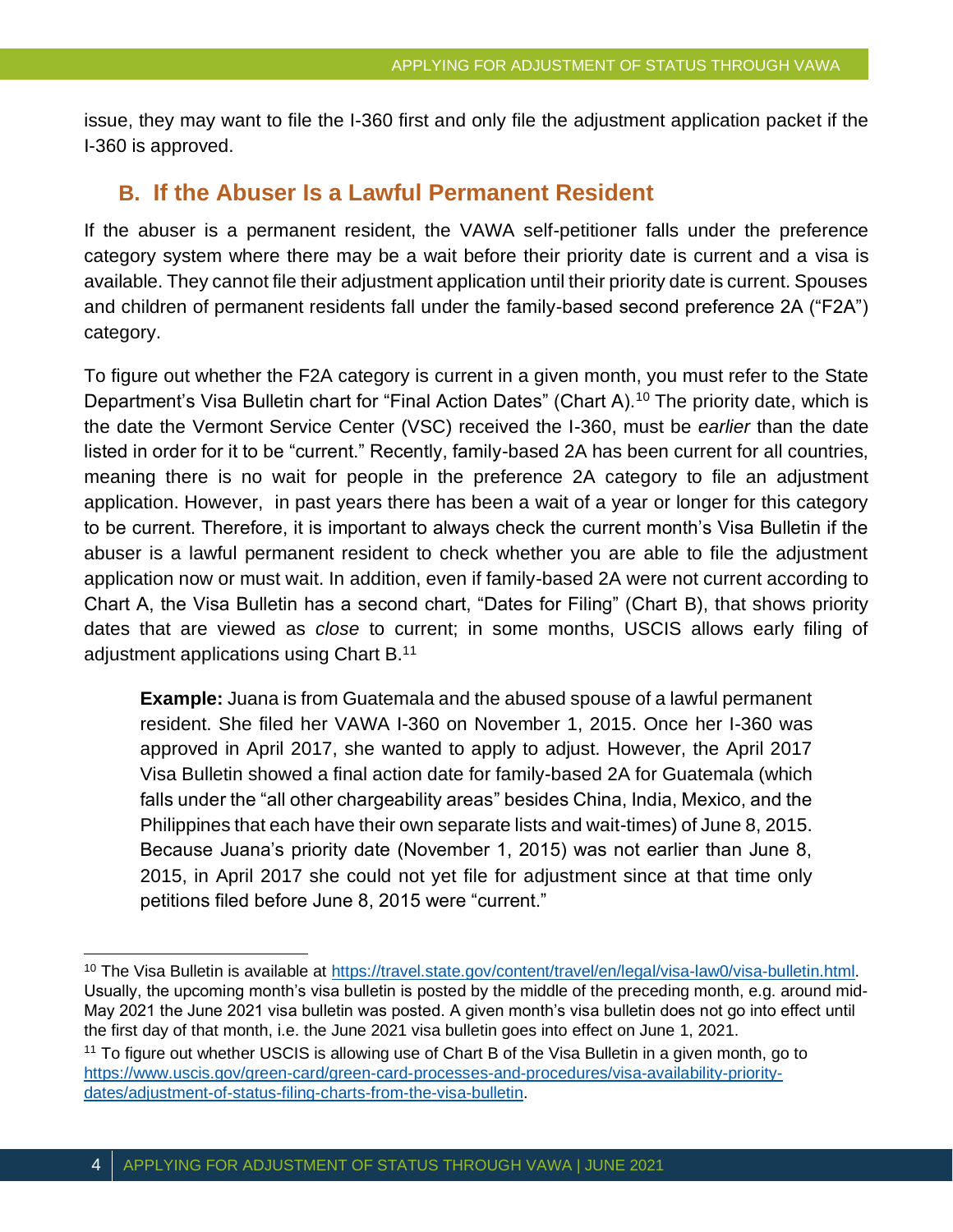**Example:** Julian's I-360 was just approved on May 19, 2021. His priority date was January 12, 2019. Julian is from France. His abusive spouse was a lawful permanent resident. Can he apply to adjust now?

Yes, because according to the June 2021 Visa Bulletin Chart A, F2A is current (indicated by a "C") for all countries of chargeability and for all priority dates (i.e. there is no cutoff date in order to be considered "current"). Julian can submit his adjustment application now, without having to wait.

## **III. Contents of VAWA Adjustment Application Packet**

To apply for adjustment of status based on VAWA, compile and submit the following:

- Filing and biometrics fees<sup>12</sup> or Form I-912, Request for Fee Waiver;<sup>13</sup>
- Form G-28, Notice of Entry of Appearance as Attorney or Accredited Representative;
- Cover letter with index/table of contents outlining eligibility and evidence;
- Form I-485, Application to Register Permanent Residence or Adjust Status;<sup>14</sup>
- Passport-style photos; $15$
- Copy of I-360 Approval Notice (or Form I-360 with supporting documents if filing concurrently);
- Copy of birth certificate, with translation;

<sup>12</sup> For current adjustment filing fees, go to [https://www.uscis.gov/i-485.](https://www.uscis.gov/i-485)

<sup>&</sup>lt;sup>13</sup> Although standard family-based adjustment applications do not allow for fee waiver requests, VAWA selfpetitioners may request a fee waiver. For all immigration forms, always check the USCIS forms website to confirm you are using a currently acceptable version of the form. For the I-912, this is

[https://www.uscis.gov/i-912.](https://www.uscis.gov/i-912) Note in the past VSC used to accept informal fee waiver requests that consisted of a short declaration and income and expense statement, however more recently VSC will only accept a fee waiver request on Form I-912.

<sup>&</sup>lt;sup>14</sup> Information on accepted versions of the form, and the form itself, is available at [https://www.uscis.gov/i-](https://www.uscis.gov/i-485)[485.](https://www.uscis.gov/i-485)

<sup>15</sup> While traditionally two photos are required per application—2 for the I-485, 2 for the I-765, and 2 for the I-131—practitioners have reported success only submitting 2 photos in total for the entire adjustment application.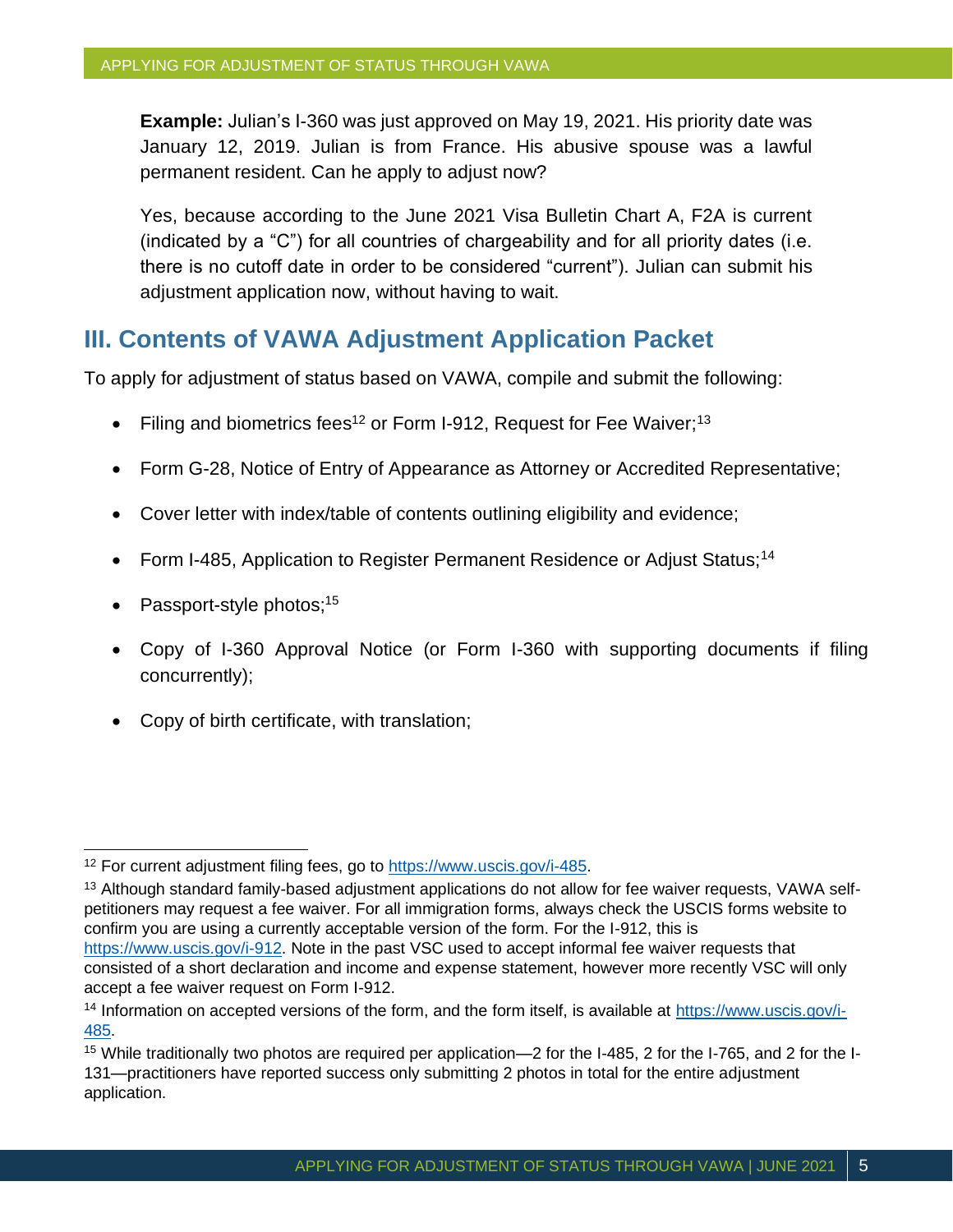- Sealed I-693 medical exam results (or submit at interview, which is usually advisable);<sup>16</sup>
- Form I-864W, Request for Exemption for Intending Immigrant's Affidavit of Support;<sup>17</sup>
- Form I-601, Application for Waiver of Grounds of Inadmissibility, <sup>18</sup> or Form I-212, Application for Permission to Reapply for Admission into the United States After Deportation or Removal,<sup>19</sup> if applicable (see next section);
- Form I-765, Application for Employment Authorization<sup>20</sup> category (c)(9) for pending adjustment; and
- Form I-131, Application for Travel Document.<sup>21</sup>

Unless the VAWA self-petitioner is in removal proceedings, $22$  the VAWA adjustment packet is filed with the USCIS Vermont Service Center. The mailing address for the Vermont Service Center is: 23

USCIS Vermont Service Center 38 River Road Essex Junction, VT 05479-0001

<sup>19</sup> Information on accepted versions of the form, and the form itself, available at [https://www.uscis.gov/i-212.](https://www.uscis.gov/i-212)

<sup>16</sup> While listed as one of the required documents for an adjustment of status application, USCIS allows—and this is usually advisable—submission of the medical exam at time of interview rather than with the initial filing, since the medical exam may expire before the interview (in which case the applicant will have to get another medical exam). The medical exam must have been signed by the civil surgeon no more than 60 days before submission, whether with the initial adjustment filing, at time of adjustment interview, or another date, and will expire after 2 years. *See* USCIS Policy Manual, Vol. 8, Part B, Ch. 4(C)(4), [https://www.uscis.gov/policy-manual/volume-8-part-b-chapter-4.](https://www.uscis.gov/policy-manual/volume-8-part-b-chapter-4)

<sup>17</sup> Information on accepted versions of the form, and the form itself, is available at [https://www.uscis.gov/i-](https://www.uscis.gov/i-864w)[864w.](https://www.uscis.gov/i-864w) Note that although the Trump-era public charge rule eliminated Form I-864W, now that that rule has been vacated and withdrawn, USCIS has resumed use of Form I-864W for VAWA self-petitioners and others.

<sup>18</sup> Information on accepted versions of the form, and the form itself, available at [https://www.uscis.gov/i-601.](https://www.uscis.gov/i-601)

<sup>&</sup>lt;sup>20</sup> Information on accepted versions of the form, and the form itself, available at [https://www.uscis.gov/i-765.](https://www.uscis.gov/i-765)

<sup>21</sup> Information on accepted versions of the form, and the form itself, available at [https://www.uscis.gov/i-131.](https://www.uscis.gov/i-131)

<sup>&</sup>lt;sup>22</sup> Only USCIS has jurisdiction to decide the underlying VAWA I-360, but once USCIS approves the I-360 the immigration judge can adjudicate a VAWA adjustment for an applicant who is in proceedings.

<sup>&</sup>lt;sup>23</sup> USCIS updated the VSC address effective June 25, 2021, replacing the former St. Albans, VT address. Through June 24, 2021, USCIS instructs filers to continue to use the old address: USCIS Vermont Service Center, 75 Lower Welden St., St. Albans, VT 05479-0001.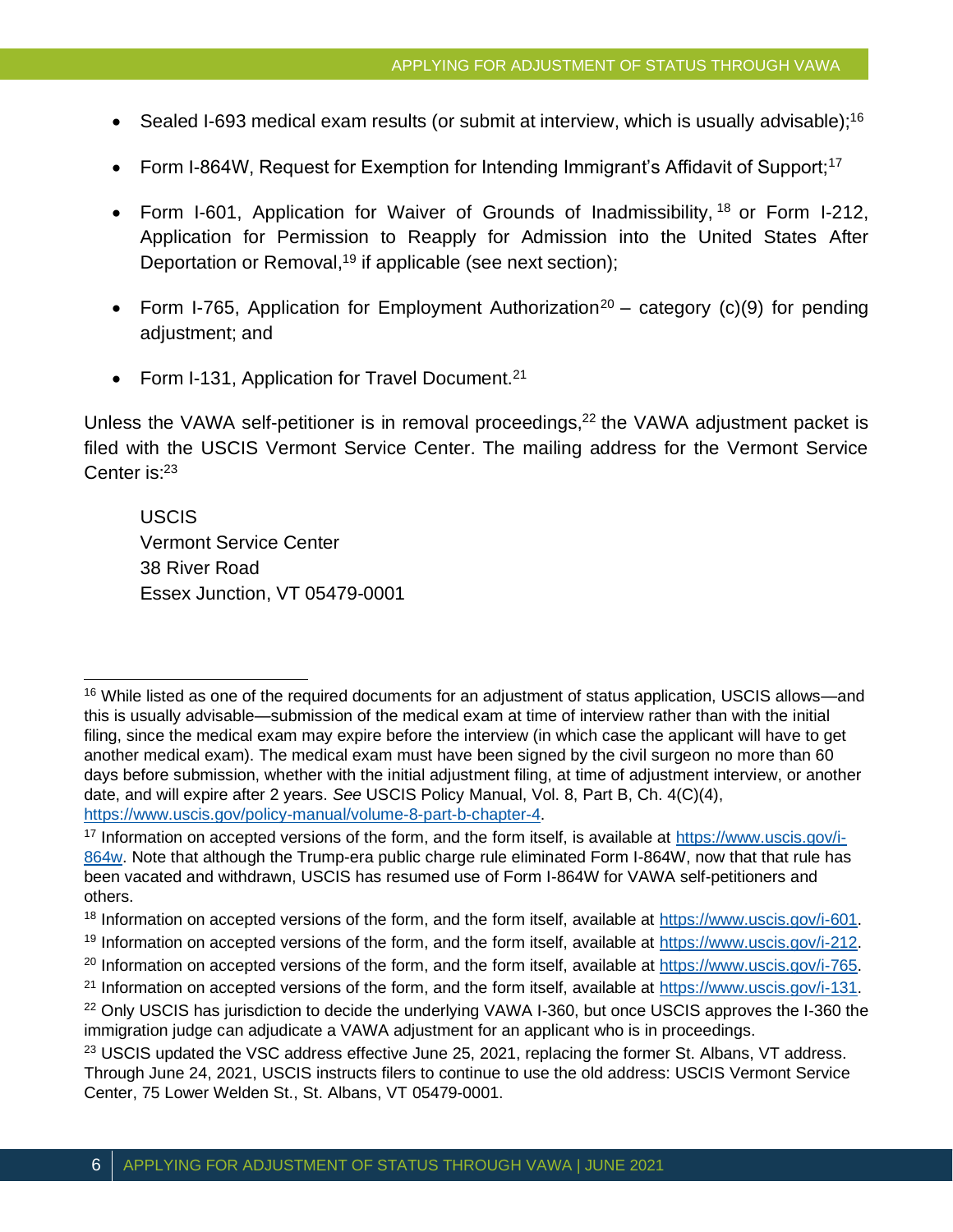**Practice Tip:** For a VAWA adjustment application that is not filed concurrently with the I-360, write in large red letters on the cover letter, forms, and envelope: "VAWA Adjustment Application" to make sure it is properly routed to the VAWA Unit of the VSC.

# **IV. Inadmissibility Grounds and Special VAWA Waivers and Exceptions**

As with other adjustment applicants under INA § 245(a), a VAWA adjustment applicant must be admissible under INA § 212(a), or else eligible for and granted a waiver (if available). However, special exceptions and other provisions apply to some of these inadmissibility grounds for VAWA adjustment applicants.

A discussion of general exceptions and waivers of the grounds of inadmissibility, applicable to all individuals subject to the grounds of inadmissibility, is beyond the scope of this practice advisory.<sup>24</sup> However, in this section we will discuss how to approach the inadmissibility analysis in a VAWA adjustment case and highlight the special exceptions or other provisions that specifically exist for VAWA cases. Keep in mind, however, that all general waivers are also available to VAWA adjustment applicants, in addition to the special ones discussed in this section.

When evaluating whether your VAWA client is inadmissible, ask yourself the following questions:

- 1. Does the inadmissibility ground really apply to my client? VAWA self-petitioners are specifically exempted from some of the inadmissibility grounds under certain circumstances. For example, the public charge ground of inadmissibility does not apply to VAWA selfpetitioners.
- 2. If the ground of inadmissibility appears to apply to my client, do the facts show that my client potentially is not inadmissible? For example, if you think your client made a misrepresentation, was it willful? Material? Did they make a timely retraction? (Note these are general defenses/factual questions related to a ground of inadmissibility, not specific to VAWA.)
- 3. Even if my client is inadmissible, is there a waiver for which they are eligible, including any of the special VAWA waivers of inadmissibility?

<sup>24</sup> For more information on inadmissibility and waivers in general, see *Inadmissibility & Deportability* (ILRC 2019), updated 2021 edition forthcoming, available at <https://www.ilrc.org/publications>*.*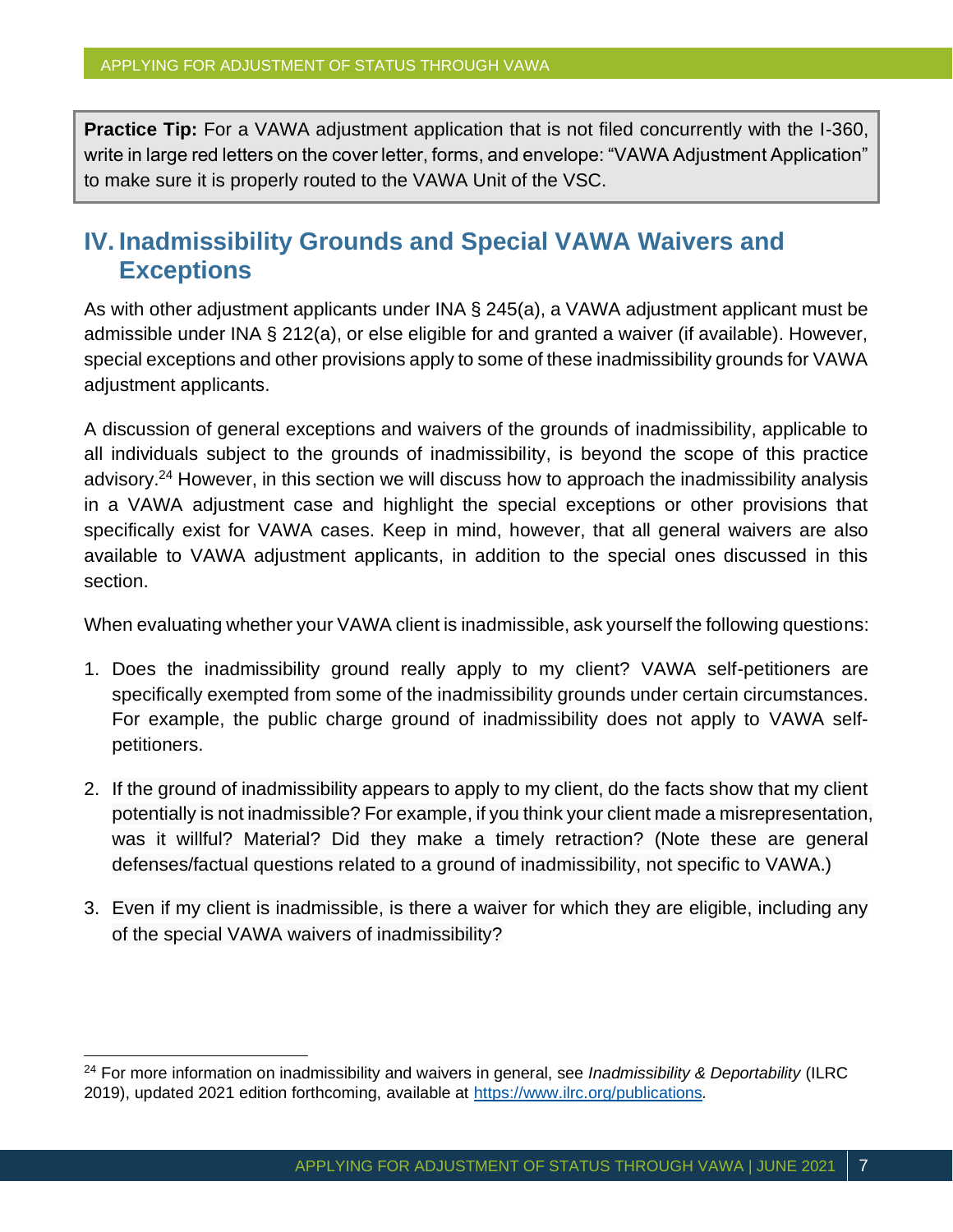**Example:** Alicia is married to an abusive U.S. citizen and wants to file a one-step VAWA adjustment application. She tells you that she first came to the United States when she was three years old. Subsequently, when she was seven years old, she and her parents briefly left the United States to attend her grandmother's funeral in Mexico. She returned to the United States without inspection. Is she inadmissible if she applies as a VAWA self-petitioner?

Alicia is inadmissible under the permanent bar at INA  $\S$  212(a)(9)(C) because she departed the United States after having accrued more than one year of unlawful presence (four years—counting from when she arrived at age three to when she took the trip abroad at age seven),  $25$  and then re-entered the United States unlawfully. Unfortunately, she would not qualify for the special VAWA waiver of this ground of inadmissibility because it requires a connection between the abuse and the triggering of the permanent bar, and here triggering the permanent bar was unrelated to the later abuse by her U.S. citizen spouse. There is no other, general waiver available for this ground of inadmissibility until after she has remained outside the United States for a minimum of ten years, thus she is ineligible to adjust through VAWA at this time. She could potentially apply for permanent residency through VAWA (or another petition) after waiting outside the United States for ten years and then seeking a waiver of this ground of inadmissibility.<sup>26</sup>

The following special waivers and other exceptions and exemptions exist for VAWA adjustment applicants:<sup>27</sup>

• **Communicable diseases:** Special waiver at INA § 212(g)(1)(C) for the communicable disease ground of inadmissibility at INA § 212(a)(1)(A)(i), if the VAWA self-petitioner can demonstrate that they merit a favorable exercise of discretion;

<sup>&</sup>lt;sup>25</sup> Note there is no "minor exception" for the permanent bar—unlawful presence accrues for purposes of the permanent bar even when the person is under age eighteen. By contrast, for the three- and ten-year unlawful presence bars at INA § 212(a)(9)(B), accrual of unlawful presence does not start until age eighteen, based on an exception laid out in the statute specifically for this ground. *See* INA § 212(a)(9)(B)(iii)(I).  $26$  This is an example of a situation where you might want to explore related forms of relief, such as the U visa based on the domestic violence by her U.S. citizen spouse, since the U visa allows for a waiver of the permanent bar without having to wait ten years outside the country first. *See* ILRC, *Humanitarian Forms of Relief Part I: U, T, VAWA* (June 28, 2019),<https://www.ilrc.org/humanitarian-forms-relief-part-i-u-t-vawa>.

<sup>&</sup>lt;sup>27</sup> VAWA inadmissibility exceptions and waivers apply to VAWA self-petitioners, which include both the principal applicant and any derivative children. *See* INA § 101(a)(51). In addition, derivative children are considered VAWA self-petitioners in their own right upon turning 21. *See* INA § 204(a)(1)(D)(i)(III).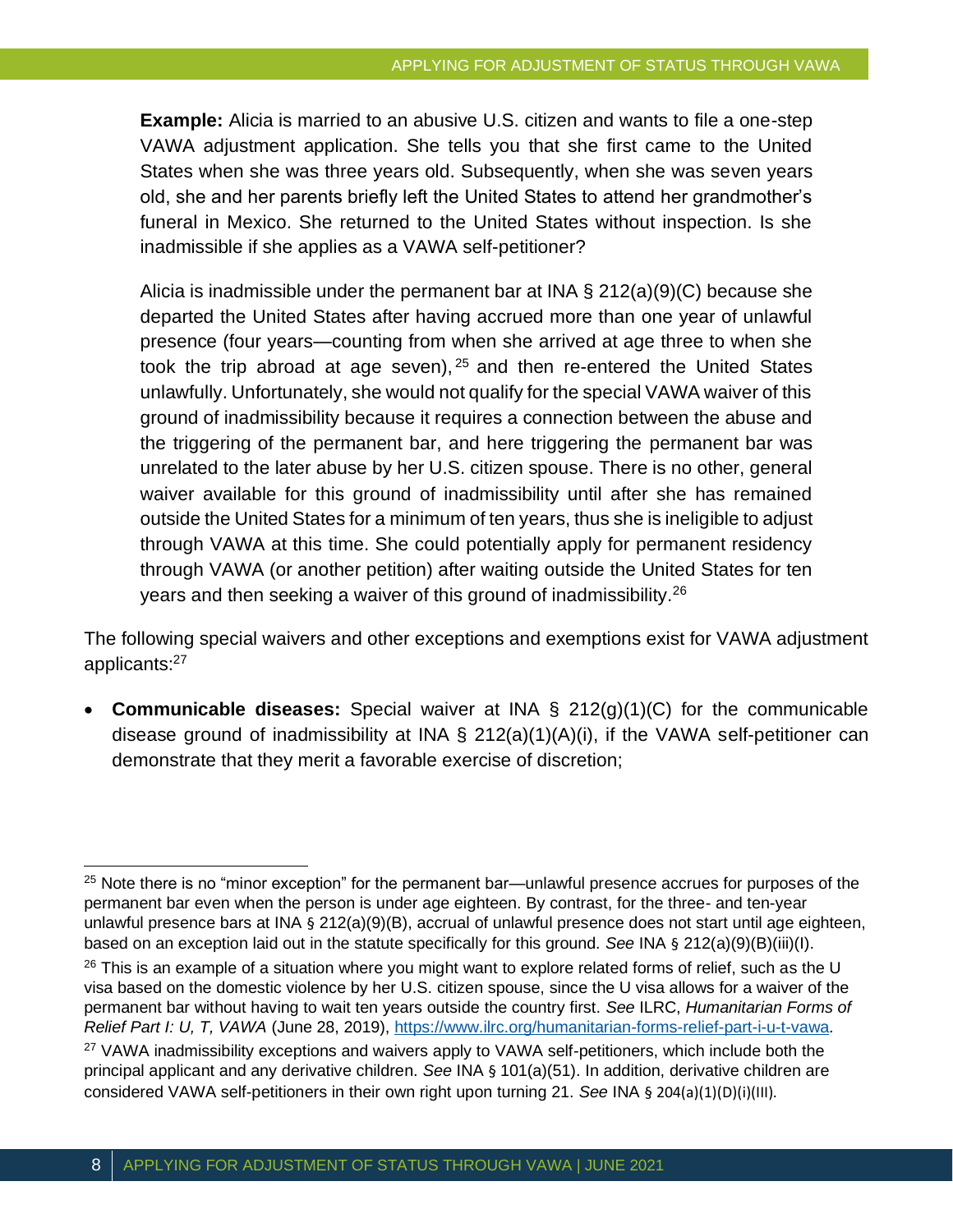- **Crimes-related:** VAWA-specific waivers available under INA § 212(h)(1)(C) for certain crimes-related grounds of inadmissibility under INA § 212(a)(2), if the VAWA self-petitioner can demonstrate that they merit a favorable exercise of discretion;
- **Public charge:** VAWA self-petitioners are exempt altogether from the public charge ground of inadmissibility at INA § 212(a)(4), according to INA § 212(a)(4)(C)(i)(III), meaning this ground of inadmissibility does not apply to them at all;
- **Present without admission or parole ("EWI"):** While INA § 212(a)(6)(A)(ii) provides a VAWA-specific exception to INA § 212(a)(6)(A), present without admission or parole, if the VAWA self-petitioner can show a connection between the unlawful entry and the abuse, USCIS interprets VAWA adjustment applicants as altogether exempt from this ground, without needing to prove the statutory exception applies;<sup>28</sup>
- **Fraud and misrepresentation:** VAWA-specific waiver available under INA § 212(i) for the fraud or misrepresentation ground of inadmissibility at INA § 212(a)(6)(C)(i), if the VAWA self-petitioner can show extreme hardship to themselves or to their U.S. citizen, permanent resident, or "qualified alien"<sup>29</sup> parent or child;
- **False claim to U.S. citizenship:** While there is no specific VAWA waiver for a false claim to U.S. citizenship under INA § 212(a)(6)(C)(ii), some advocates have been successful arguing that a VAWA self-petitioner is not inadmissible under this ground if they can show that the false claim to U.S. citizenship was part of the abuse and control; $30$
- **Prior order:** Special consideration for waiver under INA § 212(a)(9)(A)(iii) for the ground of inadmissibility at INA § 212(a)(9)(A) for people with a final removal or deportation order who

<sup>28</sup> *See* USCIS, *Policy Memorandum: Adjustment of Status for VAWA Self Petitioner Who Is Present Without Inspection* (Apr. 11, 2008), *available at*

[https://www.nationalimmigrationproject.org/PDFs/community/victims\\_crimes/2008\\_uscis-vawa-memo.pdf](https://www.nationalimmigrationproject.org/PDFs/community/victims_crimes/2008_uscis-vawa-memo.pdf) ("Effective immediately, USCIS interprets the introductory text in section 245(a) of the Act as effectively waiving inadmissibility under section 212(a)(6)(A)(i) of the Act for any [noncitizen] who is the beneficiary of an approved VAWA self-petition.").

<sup>&</sup>lt;sup>29</sup> The term "qualified alien" includes lawful permanent residents, asylees, refugees, persons paroled into the United States for at least one year, immigrants granted withholding of deportation or removal, immigrants granted conditional entry under INA § 203(a)(7) as it existed prior to April 1, 1980, and Cuban and Haitian entrants. It also includes abused immigrants or the parents of abused children, if they have an approved VAWA self-petition or application for VAWA cancellation of removal or if they have a pending petition for one of those types of relief that sets form a prima facie case of eligibility. *See* 8 U.S.C. §§ 1641(b), (c).

<sup>&</sup>lt;sup>30</sup> Note, however, that this argument may be more difficult to make now that the BIA has held that there is no longer a requirement that the false claim be made "knowingly," in *Matter of Zhang*, 27 I&N Dec. 569 (BIA 2019); nonetheless, coercion is a slightly different issue so advocates may continue to try to argue this.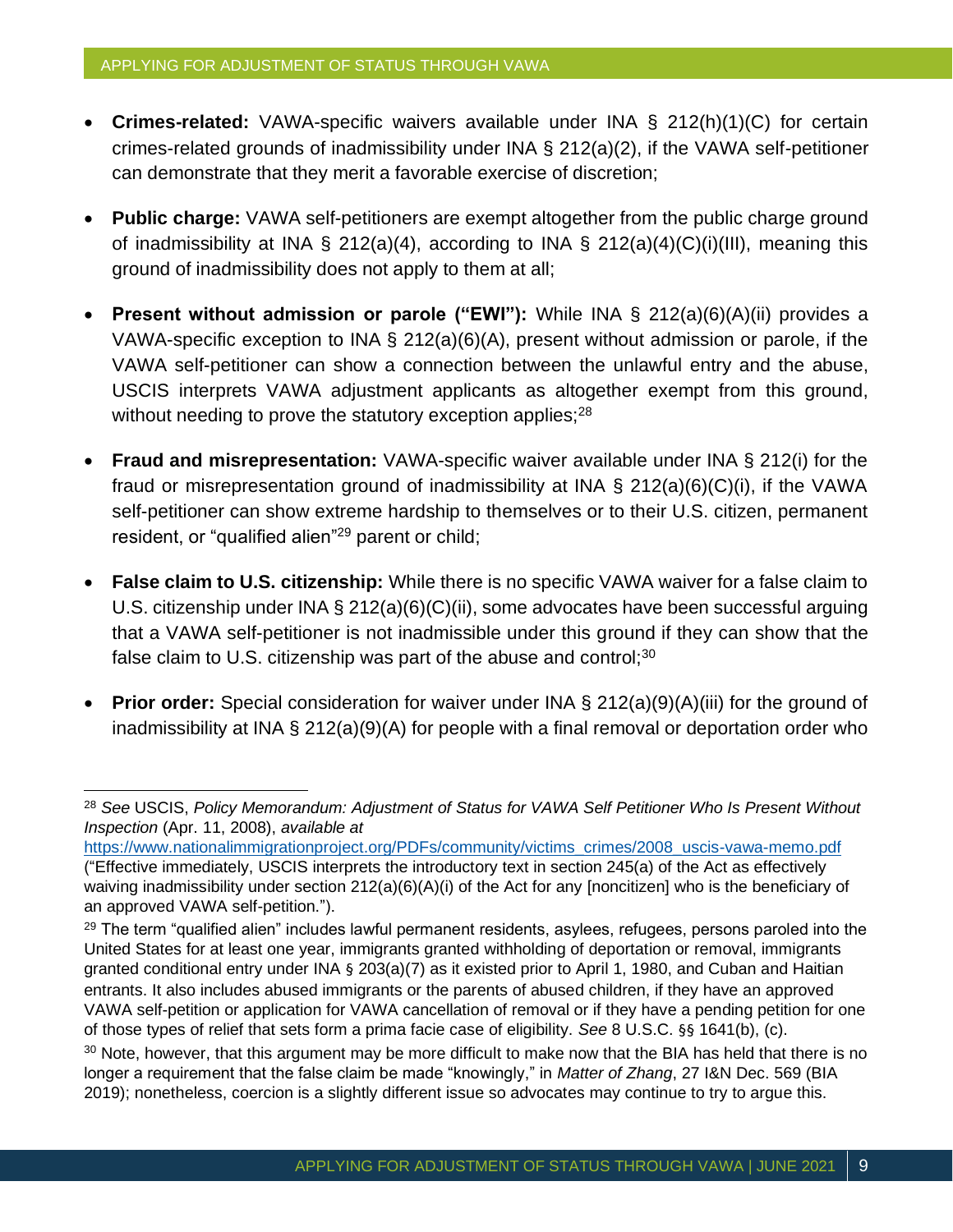then depart the United States and are within the period of time during which they are prohibited from seeking admission, if sought by a VAWA self-petitioner;<sup>31</sup>

- **Unlawful presence:** Special VAWA exception at INA § 212(a)(9)(B)(iii)(IV) for inadmissibility under INA § 212(a)(9)(B), the 3/10-year unlawful presence bars,<sup>32</sup> if the VAWA self-petitioner can show a substantial connection between the unlawful presence and the abuse they suffered; and
- **Permanent bar:** Special VAWA waiver at INA § 212(a)(9)(C)(iii) for the permanent bar at INA § 212(a)(9)(C), if the VAWA self-petitioner can show a connection between the abuse suffered, the unlawful presence and departure or the applicant's removal, and the subsequent unlawful entry or attempted reentry.

See also chart summarizing the above information, attached as Appendix A to this advisory.

**Note: Waiver versus exception or exemption.** If there is an exception or exemption that pertains to the ground of inadmissibility, that means that the ground of inadmissibility does not apply, at all, and no waiver is needed whether or not the client would otherwise appear to fall within the ground of inadmissibility; they simply do not have to think about that ground of inadmissibility because they are exempt. By contrast, with a waiver, the ground applies but the individual might be able to ask that the ground be forgiven, or waived, notwithstanding the fact that it applies. Thus, an exception or exemption is better than a waiver because you need only establish the exception or exemption applies, whereas with a waiver you must request the waiver by submitting an application, supporting evidence, filing fee or fee waiver, and hope that the waiver is granted.

Unlike general waivers of inadmissibility, which often require showing extreme hardship and/or a qualifying family member who is a U.S. citizen or permanent resident, most of these special VAWA waivers instead require a connection between the abuse and the event triggering the

<sup>31</sup> *See* VAWA 2005, § 813(b) (encourages Secretary of Homeland Security, Attorney General, and Secretary of State to particularly consider exercising their discretionary authority favorably in adjudicating such waivers, submitted on Form I-212, in cases of VAWA self-petitioners, among others).

<sup>&</sup>lt;sup>32</sup> Note that most VAWA self-petitioners will not be inadmissible under this ground, however, because they are eligible for adjustment of status even if they entered without inspection and thus can avoid departing the U.S. to consular process, which would trigger the unlawful presence bars at INA § 212(a)(9)(B). A person who has accrued unlawful presence of more than 180 days or a year or longer is not inadmissible under this ground, unless they subsequently depart the United States, thereby triggering the ground of inadmissibility. In addition, a departure with advance parole does not trigger inadmissibility under INA § 212(a)(9)(B). *See Matter of Arrabally and Yerrabelly*, 25 I&N Dec. 771 (BIA 2012).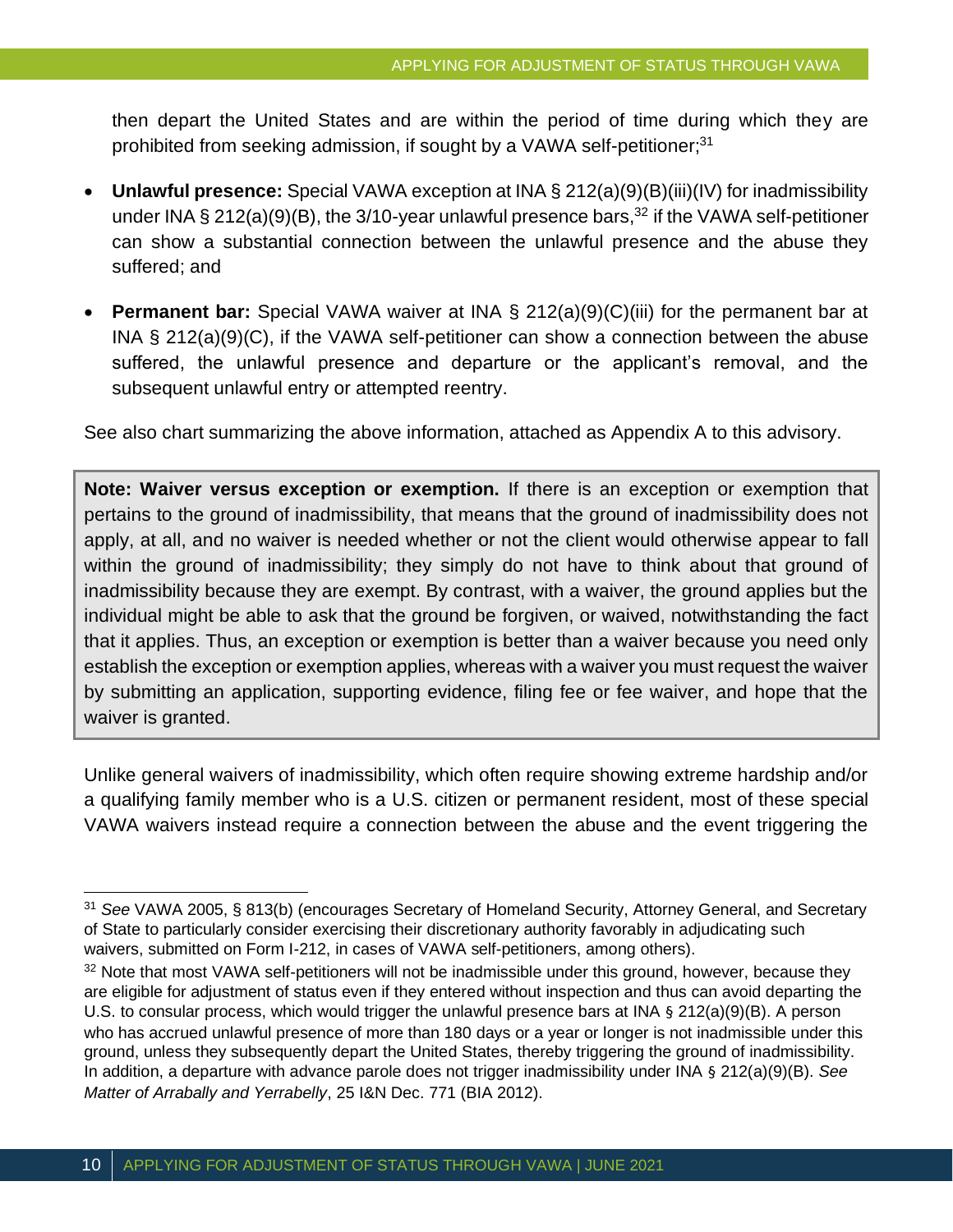inadmissibility issue, or simply that the applicant is a VAWA self-petitioner and warrants a favorable exercise of discretion.

Even if there is no special VAWA waiver or exception for the ground of inadmissibility, remember that VAWA adjustment applicants, like all other adjustment applicants, are also eligible to apply for general waivers of inadmissibility that exist for some of these grounds, if they meet the criteria.

#### **V. VAWA Adjustment Interview**

After the adjustment application is filed, USCIS will send the applicant a receipt notice confirming that they have the application, and appointment notice to go to an Application Support Center for biometrics collection (fingerprints and photo). USCIS will also schedule an adjustment interview at the local USCIS field office.

At the interview, the USCIS officer will go over the information on the application to confirm that it is accurate. The officer will usually concentrate on the applicant's eligibility to adjust and admissibility. The applicant should bring the originals of any documents submitted with the initial adjustment application and their medical exam (if not already submitted), as well as all government-issued identity documents like their driver's license, work permit, passport, and Social Security card.

In advance of the interview, it can be helpful to explain what the interview will be like and to go over logistics like where the field office is located, where to park, what to wear, how early to plan to arrive, security, etc. It is also a good idea to do a mock interview, where you review all the forms and ask questions as if you were the interviewing officer, so the applicant has a sense of what the interview will be like and has an opportunity to practice responding to questions.

The USCIS interviewing officer at the adjustment interview should focus on the I-485; they should not review the merits of the I-360 self-petition. Nonetheless, although the VSC VAWA Unit, which has expertise in domestic violence, has already approved the VAWA self-petition, the USCIS officer at the adjustment interview may still ask some questions about the marriage and the abuse. At most, if the interviewing officer discovers new information that was not available to the VSC at the time the VAWA self-petition was approved and that makes the officer reasonably believe that the self-petition approval should be revoked, they must go through a series of steps that involves notifying the VSC's VAWA Unit because the VSC VAWA Unit, not the field office, is who will make a decision whether to revoke or reaffirm the self-petition.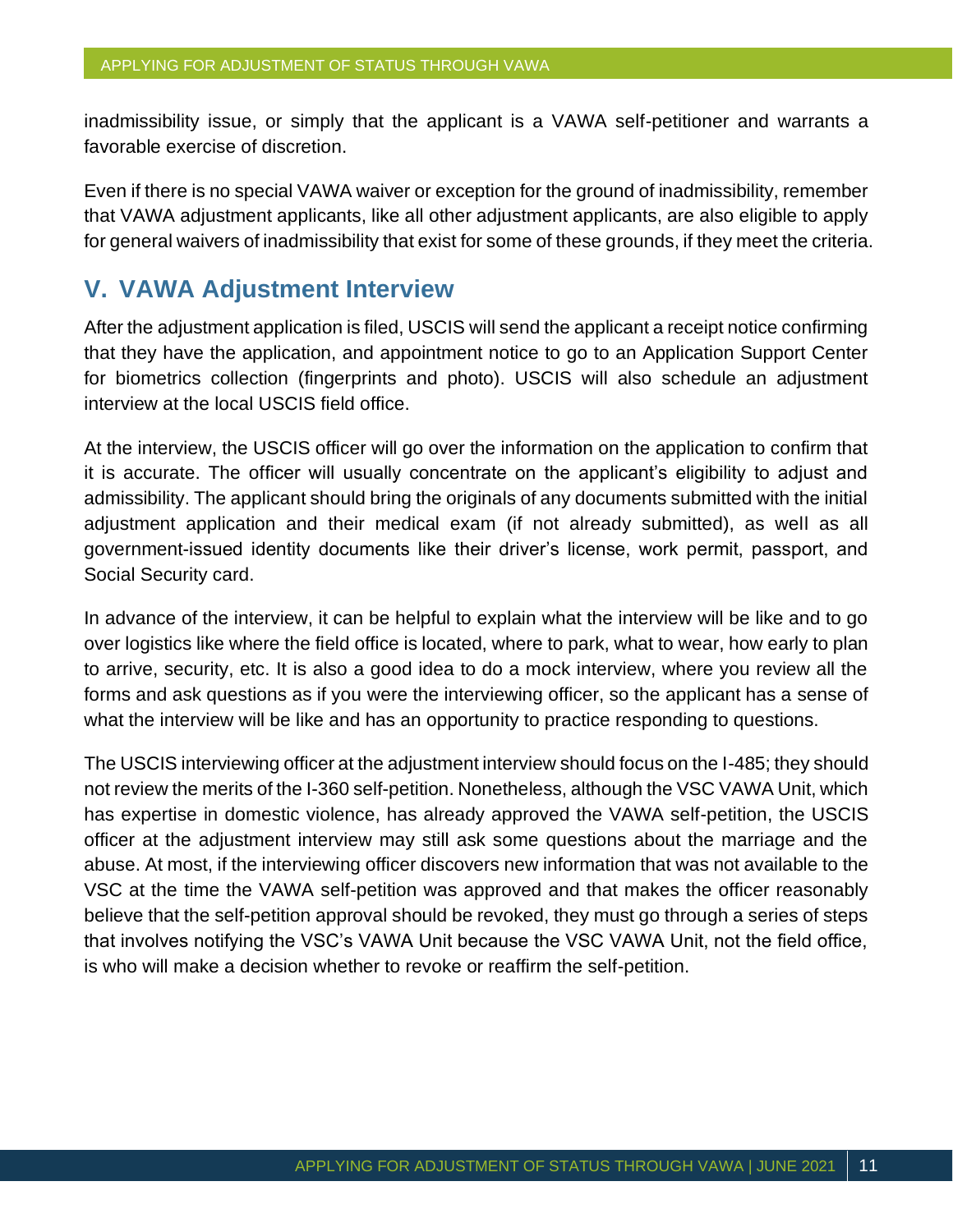**Note: Special protections against the disclosure of information apply in VAWA cases.** Immigration authorities may not permit information pertaining to a beneficiary of a VAWA selfpetition to be used by or disclosed to anyone other than sworn department, bureau, or agency officers or employees and even then only for legitimate department, bureau, or agency purposes.<sup>33</sup> In addition, immigration authorities may not make an adverse determination of admissibility or deportability regarding an immigrant using information furnished solely by certain specified individuals, unless it relates to the conviction of a crime listed in the criminal inadmissibility or deportation grounds.<sup>34</sup> The specified individuals are abusive spouses and parents and members of the spouse's or parent's family who reside in the same household as the immigrant and have abused the immigrant or the immigrant's child, and the perpetrator of the abuse against the VAWA self-petitioner.<sup>35</sup>

## **VI. Derivatives and Self-Petitioning Children**

At the I-360 stage, VAWA self-petitioning spouses and children may include their derivatives on the same form. Unfortunately, VAWA self-petitioning parents of abusive U.S. citizen sons and daughters cannot include their children as derivative beneficiaries. VAWA is the only situation where an immediate relative may also have derivatives. Derivatives may include the unmarried, under age 21 children of the VAWA self-petitioning spouse or child, as well as children who turn 21 after the self-petition is filed.<sup>36</sup> At time of adjustment, each adjustment applicant must submit their own, separate adjustment packet. VAWA derivatives may adjust regardless of whether the principal VAWA self-petitioner ever adjusts.

VAWA self-petitioning children, and derivative children of VAWA self-petitioners, do not lose their eligibility to obtain permanent residence when they turn 21 ("age out") as long as the VAWA I-360 was filed before they turned 21. However, turning 21 may delay—in some cases extensively—when they can apply to adjust, as they may move from an immediate relative category to a preference category, or from one category to another with a longer wait. For derivative children, once they turn 21 their status is automatically converted from a derivative beneficiary to a principal beneficiary in the family-based first, second, or third preference category, as applicable, and they can apply to adjust once a visa is immediately available in the appropriate category.<sup>37</sup>

<sup>33</sup> *See* 8 USC § 1367.

<sup>34</sup> *See id.*

<sup>35</sup> *See id.*

<sup>36</sup> *See* INA § 204(a)(1)(D)(i)(III).

<sup>37</sup> *See* INA §§ 204(a)(1)(D)(i)(I), (III).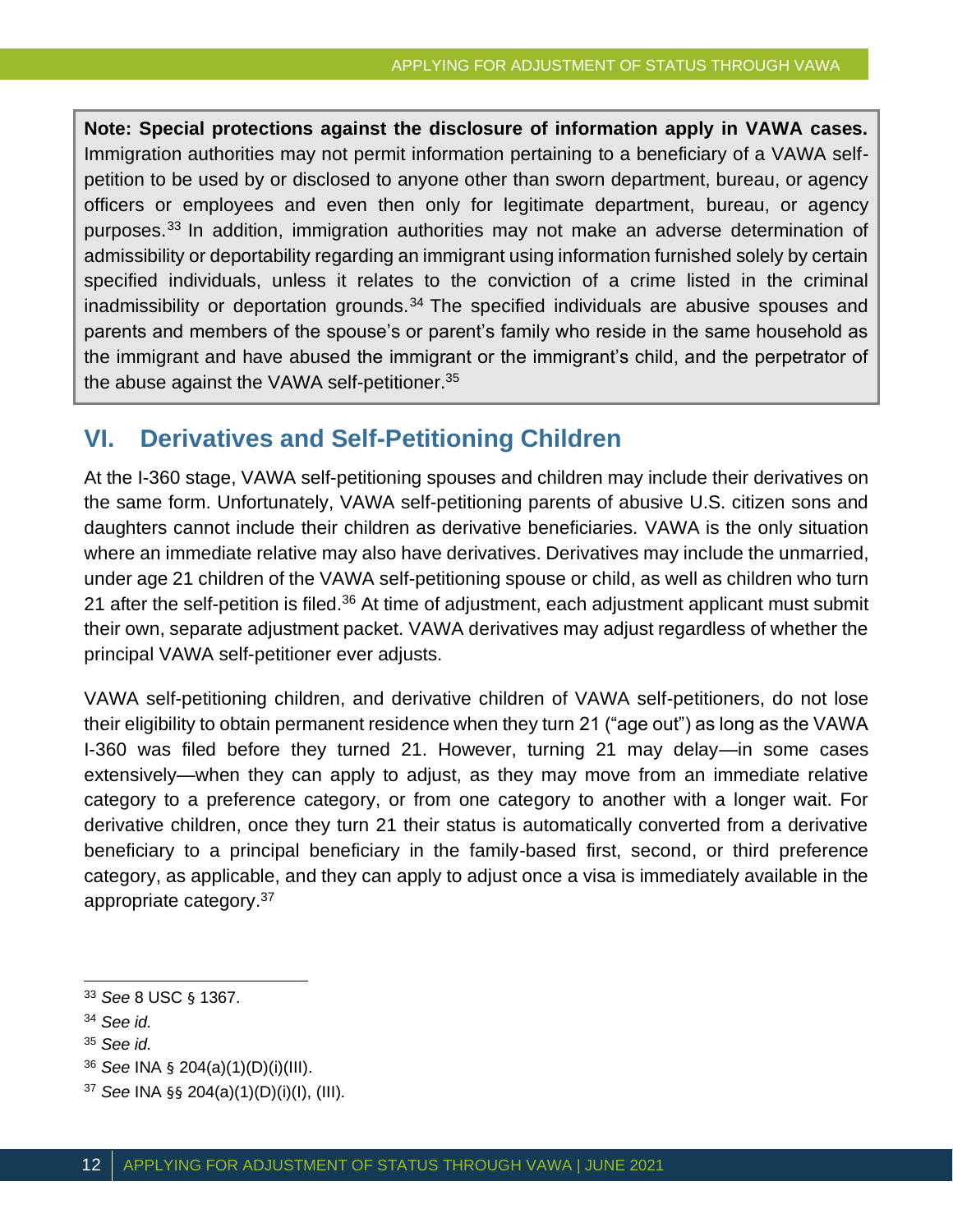#### APPLYING FOR ADJUSTMENT OF STATUS THROUGH VAWA

As mentioned above, while VAWA protects against aging out of eligibility for the visa, such that the child will not lose out on their ability to immigrate when they turn 21, a child self-petitioner or derivative child who turns 21 may still face considerable delays in obtaining permanent residence due to their reclassified status. Some protection against these delays is available under the Child Status Protection Act (CSPA),<sup>38</sup> which contains special provisions for calculating the "CSPA age" for purposes of avoiding "aging out" for some visa petition beneficiaries. Nothing in the CSPA limits or negates VAWA's own age-out protections, but CSPA protections are more generous than the VAWA age-out protections. In a guidance memorandum, USCIS instructs officers adjudicating a VAWA I-360 to first examine whether the child will benefit under the CSPA. If the CSPA does not allow an individual who is over 21 to remain a "child" for immigration purposes, then the USCIS officer should review the VAWA age-out provisions to determine whether the individual may benefit under those provisions.<sup>39</sup>

Under CSPA as applied to a VAWA case, an abused self-petitioning child of a U.S. citizen will remain an immediate relative, as long as they were under 21 when they filed the self-petition; their age is "frozen" on the date they filed the  $I-360$ .<sup>40</sup> Similarly, where an abused spouse of a U.S. citizen files an I-360 self-petition and includes their minor child as a derivative beneficiary, that child's age will be locked in, or "frozen," such that they will remain in the immediate relative category even after they turn 21. In both these situations, the child would still be able to apply to adjust immediately, even if now over 21.

**Example:** Liz's mother filed an I-360 based on abuse by her U.S. citizen father when Liz was 20 years old, and Liz was included as a derivative on the self-petition. The I-360 was approved nearly two years later, when Liz was over 21. However, Liz will still be able to apply to adjust based on VAWA because her age was frozen at the time that the I-360 was filed.

For children of permanent residents in a VAWA case, CSPA allows for an adjusted age calculation that deducts from the child's age on the date a visa becomes available the amount of time the self-petition was pending.<sup>41</sup> If that CSPA-adjusted age is under 21, then the child must "seek to acquire" within one year to take advantage of their CSPA age.<sup>42</sup> In an adjustment

<sup>42</sup> *Id.*

<sup>38</sup> Pub. L. No. 107-208, 116 Stat. 927 (Aug. 6, 2002).

<sup>39</sup> Yates, USCIS, *Policy Memorandum: Age-Out Protections Afforded Battered Children Pursuant to the Child Status Protection Act and the Victims of Trafficking and Violence Protection Act* (Aug. 17, 2004). <sup>40</sup> INA § 201(f).

<sup>41</sup> *See* INA § 203(h).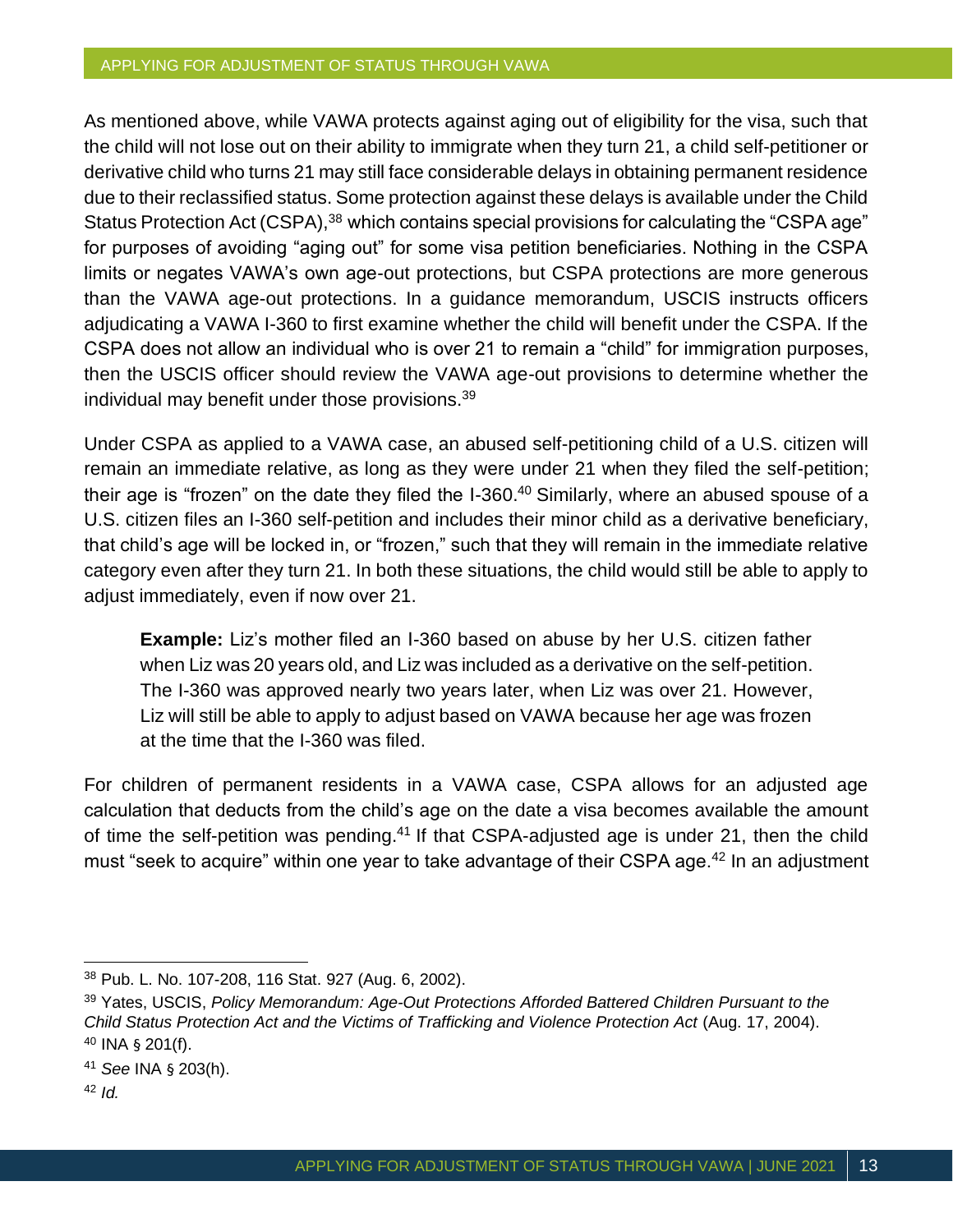case, seeking to acquire can be satisfied by filing the I-485.<sup>43</sup> Note that if a person files their adjustment application early, based on the Visa Bulletin Dates for Filing chart, it is possible that if their age is over 21 when a visa finally becomes available according to the Final Action Dates chart, they ultimately may be ineligible to adjust and filing the I-485 will have no effect.

**Example:** Jose filed a self-petition as an abused child of a permanent resident, when he was 19 years old. His VAWA self-petition was just approved earlier this month, and now he wants to apply to adjust. Jose also just turned 21 but given that his I-360 was pending for about two years, it is possible that his CSPA-adjusted age will be under 21 when he deducts the amount of time the I-360 was pending. If it is, he should submit his I-485 application as soon as possible, to satisfy the "seek to acquire" within one year requirement and be able to utilize his under-21 CSPA-adjusted age.

**Example:** Marisol filed an I-360 based on abuse by her permanent resident spouse on September 1, 2012 and listed her 20-year-old daughter Dahlia on that petition. The I-360 was approved on October 1, 2012. Dahlia turned 21 on May 1, 2013, and the priority date became current on September 1, 2013. Unfortunately, Dahlia will not be able to benefit from CSPA because she was 21 years and 4 months old on the date that a visa became available, and her petition was only pending for 1 month (making her "CSPA age" 21 years and 3 months, still too old to immigrate as a "child"). VAWA age-out protections, however, at least allow her to become a self-petitioner in the appropriate preference category (here, second preference 2B). She will not need to file a Form I-360 of her own and retains the priority date of the I-360 her mother filed on September 1, 2012. However, she will have to wait until F2B is current for her country and for that priority date, before she can file her adjustment application.

<sup>43</sup> Other actions may also satisfy the "seek to acquire" requirement, but they must be more than just "substantial steps." *See, e.g., Matter of O. Vazquez*, 25 I&N Dec. 817, 821-22 (BIA 2021), *Tovar v. U.S. Att'y Gen.*, 646 F.3d 1300 (11th Cir. 2011). In addition, if a person fails to seek to acquire within one year but can show that extraordinary circumstances preventing filing within the one-year period, they may still be able to benefit from CSPA. *See* USCIS Policy Manual, Vol. 7, Part A, Ch. 7(G)(3).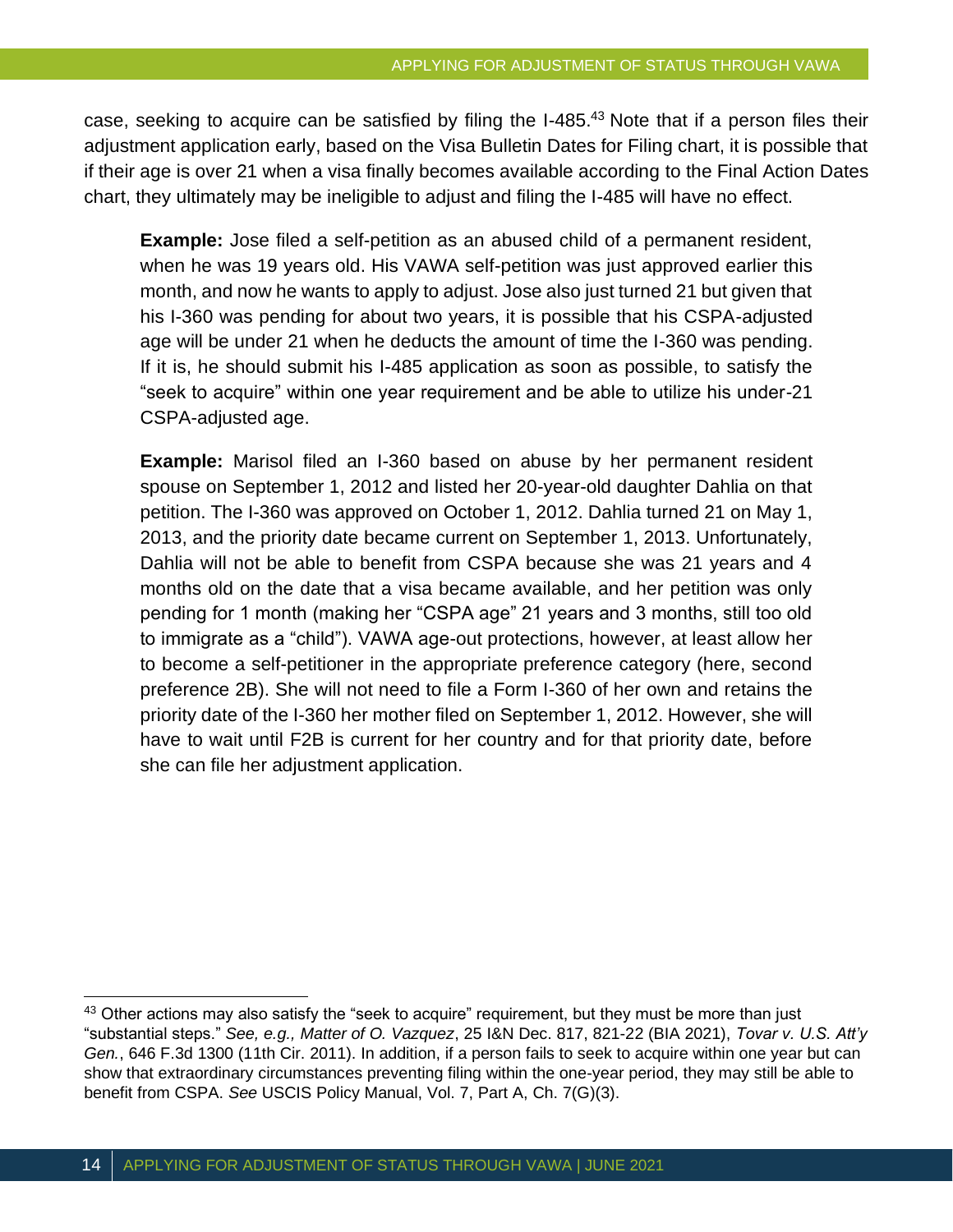#### **Appendix A: Chart Summarizing Special Inadmissibility Exceptions and Waivers for VAWA Self-Petitioners**

| <b>Ground of Inadmissibility</b>                                  | <b>Special Exception for VAWA?</b>                                              | Special Waiver for VAWA?                                                     |
|-------------------------------------------------------------------|---------------------------------------------------------------------------------|------------------------------------------------------------------------------|
| INA $\S$ 212(a)(1)(A)(i),<br>Communicable diseases                | <b>No</b>                                                                       | Yes, at INA $\S$ 212(g)(1)(C)                                                |
| INA § 212(a)(2), Crimes-<br>related                               | <b>No</b>                                                                       | Yes, at INA § 212(h)(1)(C)                                                   |
| INA $\S$ 212(a)(4), Public<br>charge                              | Yes, does not apply; see INA<br>$\S 212(a)(4)(C)(i)(III)$                       | $N/A$ – no waiver needed because<br>ground does not apply                    |
| INA § 212(a)(6)(A), EWI                                           | Yes, does not apply,<br>according to USCIS (see<br>Section IV in this advisory) | $N/A$ – no waiver needed because<br>ground does not apply                    |
| INA $\S$ 212(a)(6)(C)(i),<br>Fraud/Misrepresentation              | <b>No</b>                                                                       | Yes, at INA $\S$ 212(i)                                                      |
| INA $\S 212(a)(6)(C)(ii)$ ,<br>False claim to U.S.<br>citizenship | <b>No</b>                                                                       | No, but see arguments in Section<br>IV of this advisory                      |
| INA § 212(a)(9)(A), Prior<br>order                                | <b>No</b>                                                                       | No, but special consideration for<br>waiver under INA $\S$ 212(a)(9)(A)(iii) |
| INA $\S$ 212(a)(9)(B),<br>Unlawful presence                       | Yes, at INA §<br>212(a)(9)(B)(iii)(IV)                                          | $N/A$ – no waiver needed if<br>exception to ground applies                   |
| INA $\S$ 212(a)(9)(C),<br>Permanent bar                           | <b>No</b>                                                                       | Yes, at INA $\S$ 212(a)(9)(C)(iii)                                           |